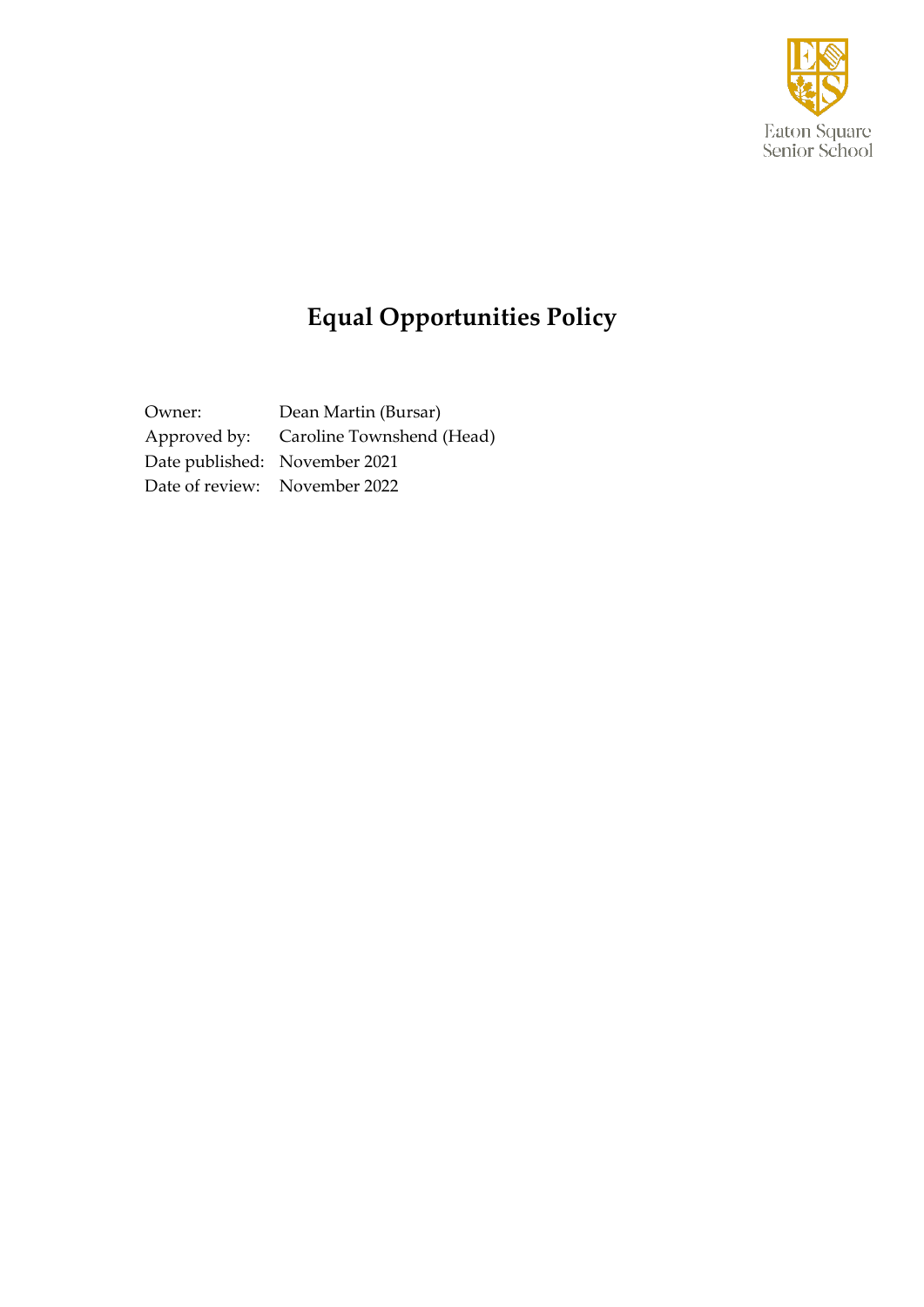# **1. EQUAL OPPORTUNITIES POLICY**

Eaton Square Senior School is an equal opportunities employer.

In order to promote an environment within which the School can call upon the widest possible range of knowledge, skill and experience, as well as ensuring compliance with the relevant legislation and codes of practice, we are committed to achieving and maintaining a workforce which represents the population within our recruitment area in terms of race or colour, nationality or national or ethnic origins, religion or belief, sex, sexual orientation, pregnancy or maternity, marital or civil partnership status, gender reassignment, age, and disability (together known as "**Protected Characteristics**").

To this end, we shall regularly review the operation of our recruitment, promotion, training and development policies to ensure that no applicant for employment or member of staff is disadvantaged by conditions or requirements which cannot be shown to be justifiable.

No employee or prospective employee will receive unfair or unlawful treatment on the grounds of a Protected Characteristic, because they are perceived to have a Protected Characteristic or because they are associated with someone who has a Protected Characteristic, in particular but not only, in relation to:

- Recruitment and selection.
- Promotion, transfer and training opportunities.
- Benefits, terms and conditions of employment.
- Grievance and disciplinary procedures.
- Termination of employment including redundancies.
- Conduct at work.

Procedures are in place to ensure fair and equitable treatment in relation to the admission and assessment of pupils.

The principles of non-discrimination and equality of opportunity also apply to the way in which staff must treat visitors, pupils, parents, suppliers and former members of staff.

[Eaton Square Senior School is is registered with the Secretary of State as being of a designated religious character. This may be taken into account when recruiting teaching staff where appropriate to do so.]

# **Implementation**

The School, with the assistance of the staff, will: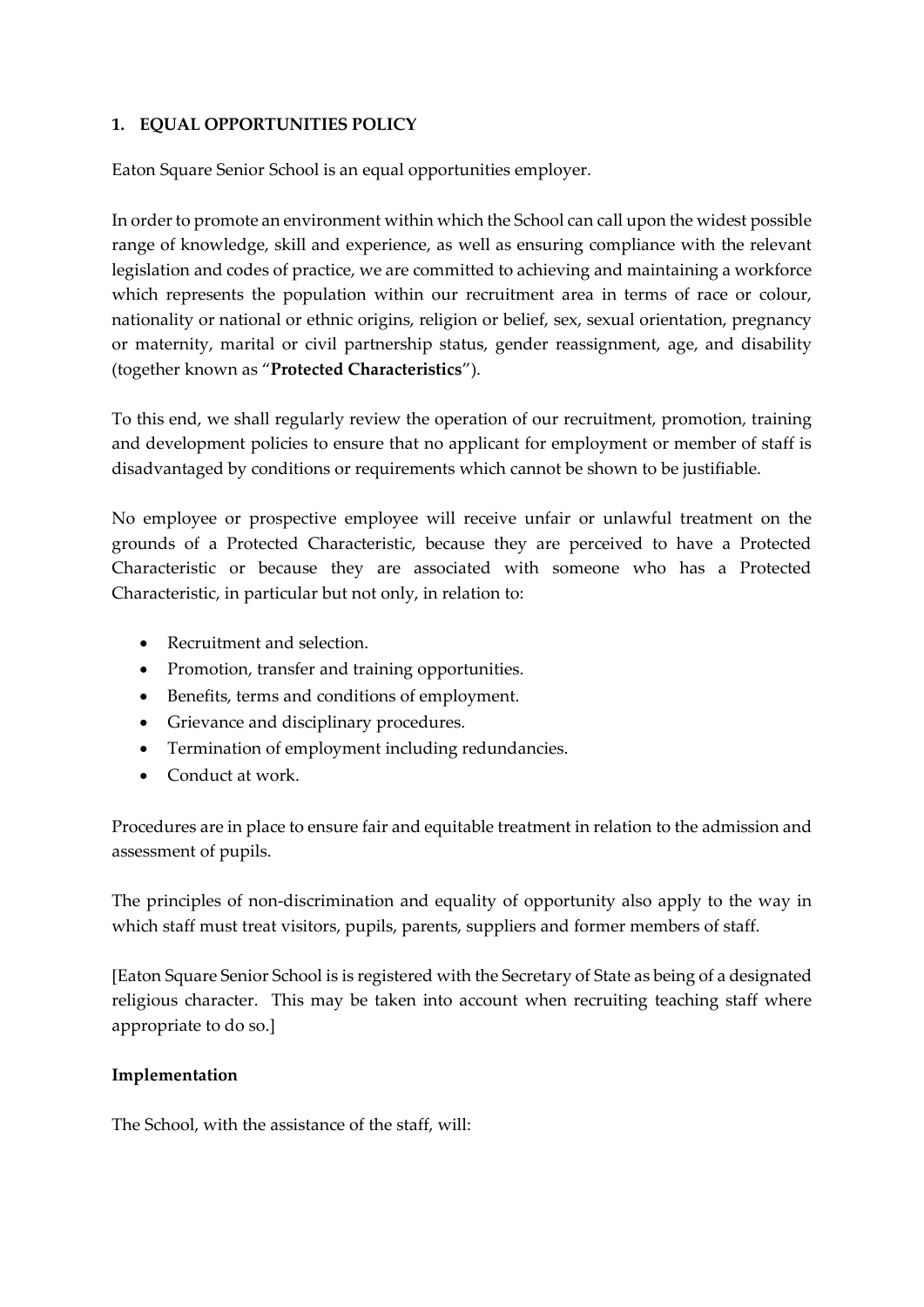- Break down any barriers to equality of opportunity which may prevent staff members realising their full potential or accessing benefit.
- Advertise vacancies and ensure job selection criteria are appropriate for the job.
- Promptly and fully investigate all complaints of discrimination and harassment, taking appropriate action where necessary.
- Ensure that all members of staff are fully informed and trained on this Policy.
- Monitor the composition of the School and the effects of its recruitment practices.
- Examine and review existing procedures to ensure they are not discriminatory in their operation.
- Ensure that the language used in official communication reflects the letter and spirit of the policy.

# **Recruitment and Selection**

The staffing process is governed by the School's principles of non-discrimination and is designed to achieve the best match between, on the one hand, the individual's knowledge and skills, experience and character and, on the other hand, the requirements of the vacant post, recognising the need for flexibility to respond to changing conditions.

- The capability of the individual to perform in the position will be the major selection criterion but the ability both to work with others and to be trained, coupled with individual potential will be considered.
- All applicants will be dealt with courteously and as expeditiously as possible.
- Carefully selected and validated skills and/or psychometric tests may be used as part of the selection process and will be administered by a trained tester.
- Shortlisted applicants will be asked to complete a self-declaration of their criminal record or information that would make them unsuitable to work with children.
- All offers of appointment shall be conditional on satisfactory completion of the preemployment checks, as set out within KCSIE.

#### **Training and Promotion**

Training needs will be identified through regular appraisals. Staff will be given appropriate access to training to enable them to progress within the School and all promotion decisions will be made based on merit.

#### **Termination of Employment**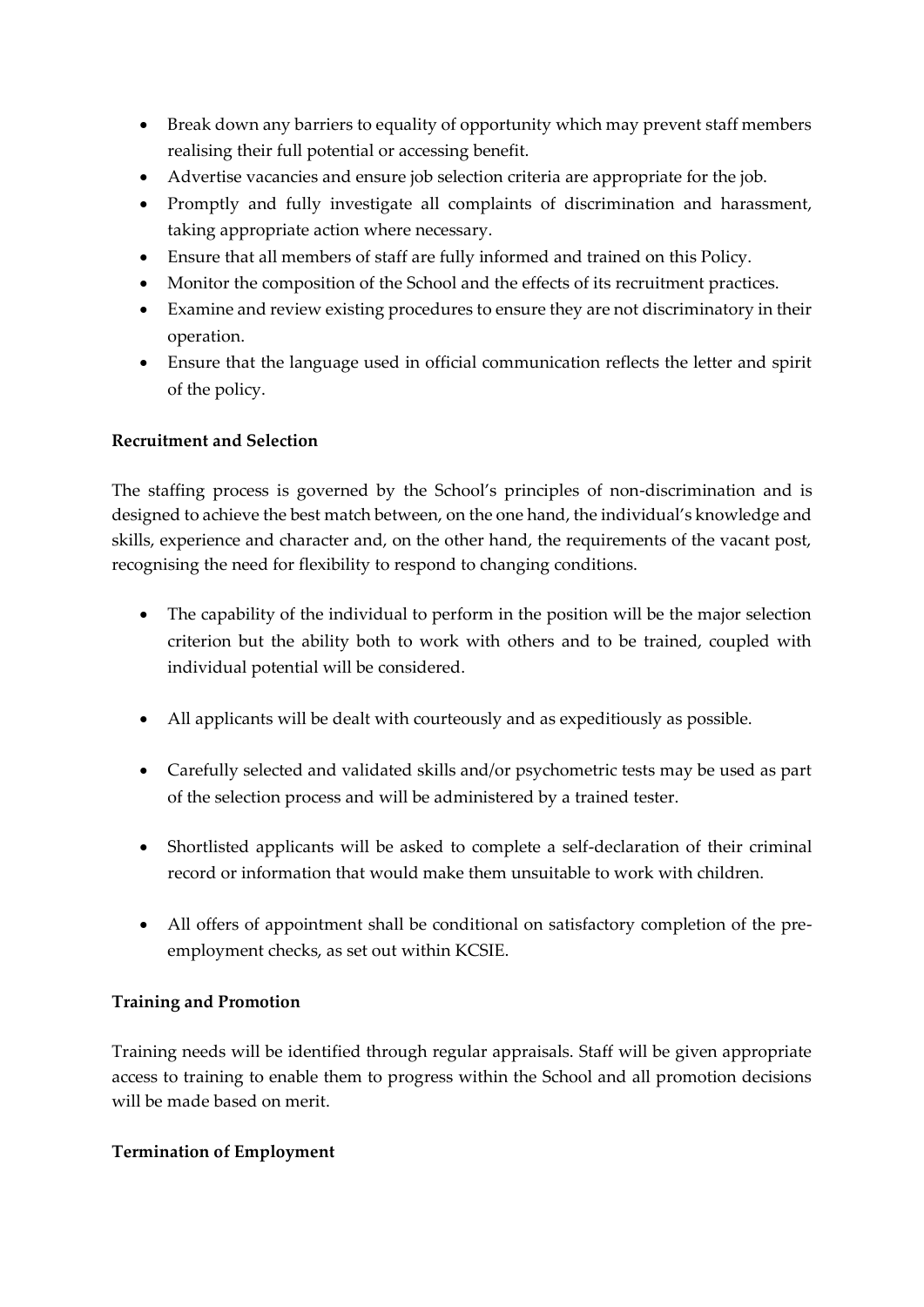The School will ensure that redundancy criteria and procedures are fair and objective and are not directly or indirectly discriminatory.

The School will also ensure that disciplinary procedures and penalties are applied without discrimination, whether they result in disciplinary warnings, dismissal or other disciplinary action.

# **Disability**

If you are disabled or become disabled, we encourage you to tell us about your condition so that we can support you as appropriate.

A disability will not of itself justify the non-recruitment of an applicant for a position at the School. Such reasonable adjustments to the application procedures shall be made as are required to ensure that applicants are not disadvantaged because of their disability. For example, where written tests are used, alternative arrangements will be made for visually impaired applicants.

If you experience difficulties at work because of your disability, you may wish to contact the HR Executive to discuss any reasonable adjustments that would help overcome or minimise the difficulty. The HR Executive may wish to consult with you and your medical adviser about possible adjustments and you may be required to give your consent to a report being produced about your state of health and ability to perform your duties. We will consider the matter carefully and try to accommodate your needs within reason. If we consider a particular adjustment would not be reasonable, we will explain our reasons and try to find an alternative solution where possible. Once an adjustment has been made its operation may need to be reviewed at agreed intervals, to assess its continuing effectiveness.

The School will make such adjustments to work arrangements or School premises as are reasonable to enable a disabled staff member to carry out his or her duties. This will include, but is not limited to, consideration of the provision of specialist equipment, job redesign and/or flexible hours.

Where, during the course of their employment, a disabled member of staff recognises their need for a reasonable adjustment to be made to work arrangements or School premises, he or she should discuss this requirement with the Bursar.

# **Part-time and fixed term work**

Part-time and fixed-term staff should be treated the same as comparable full-time or permanent staff and enjoy no less favourable terms and conditions (on a pro-rata basis where appropriate), unless different treatment is justified.

# **Breaches of this policy**